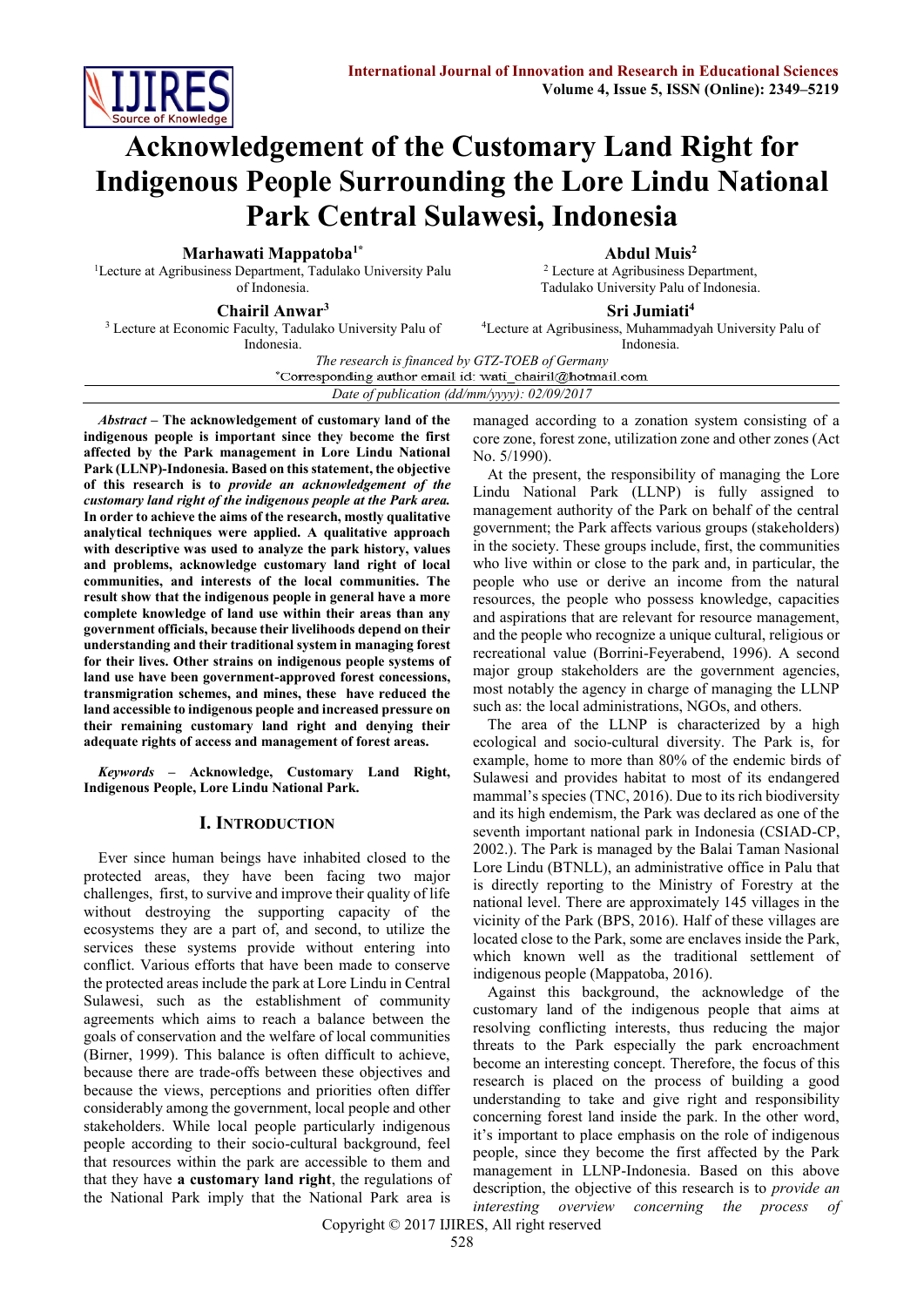

*acknowledgement the customary right of indigenous people inside the Park.*

# **II. RESEARCH METHODS**

#### *A. Selection of Research Villages*

Efforts to establish community agreements on nature conservation in the areas of LLNP had been done with five NGO, one of them concern on the advocacy, it was NGOs YTM (Yayasan Tanah Merdeka), literally translated Free Land Foundation. The study aimed at concentrates on case of Toro Village, which categories as indigenous village. The selection of research village used purposive sampling method. Since this study has an explorative character, the village selection did not attempt to reach at a representative sample, but rather to identify interesting cases, from which important lessons can be drawn.

#### *B. Collection of Primary Data*

Two types of collections primary data were developed, survey with using guide line questionnaire and direct observation. The guide line questionnaire was pre-tested in village near from Palu City. Meetings were held with members of the administrative organizations and subdistrict leaders to familiarize them with the research project. Meetings were also held in the village in preparation of the research. The interviews were conducted together with two enumerators, and however, the main author directly conducted most of interviews. Editing was completed in the field location, therefore if any of the answers were incomplete; it was easy to collect additional information. Data collection was done in two phases; the first phase covered three months, then second phase for completing the data which finished by March 2017.

# *C. Interviews Stakeholders in Provincial Level*

Interviews with stakeholders at the provincial level were conducted using an interview guideline. These stakeholders include state agencies such as: the Regional Planning Agency (Bappeda), the National Agrarian Land (Department Badan Pertanahan Nasional-BPN), the Forestry Department, BRLKT (Soil Conservation and Land Rehabilitation Board (Balai Rehabilitasi Lahan dan Konservasi Tanah), and Natural Resource Conservation Board (Balai Konservasi Sumber Daya Alam-BKSDA), and the most important was BTNLL. Interviews were also held with several NGOs, which are organized in FKTNLL (Forum Komunikasi Taman National Lore Lindu - Lore Lindu National Park Communication Forum). Information collected at this level focus on their perception and opinion related to the customary land right of the local people concerning the sustainable management of the Park.

*D. Stakeholder Interviews in Village Level*

As indicated above, stakeholder interviews were also conducted to gather information from key informant in the village selected. Ten stakeholders were interviewed in this village, starting with the village headman. Other interview partners were identified using *the snowball system method*, e.g., by following the recommendations of former interview partners (Bryman, 2001:98-99). The guideline questionnaire was used in this interview. At this stage, interviews were held to get impression concerning customary land right of the local people and the major conservation problems. In order to characterize specific issues, in-depth interview with the leader of women organization was also conducted.

#### *E. Collection of Secondary Data*

Secondary data was collected to reveal the relationship between the conservation issues and the customary of indigenous right. The main data sources were the government policies related to National Park Management, Biodiversity Conservation, and Regional/Local Development (such as: laws and regulative instruments). This data was collected from relevant agencies at regional and local level. Important secondary data was also obtained from the YTM-NGOs. Statistical data on population, agricultural activities and the background of village development were collected from the sub-district and Regency offices.

#### *F. Data Analysis*

Related to achieve the aims of the research, mostly qualitative analytical techniques were applied. A qualitative approach with descriptive was used to analyze the park history, values of LLNP, local community stakeholder analysis, resources and interests of the local communities, and acknowledge of the important resource problems in order to acknowledge customary land right of local communities. It was also important to analyze the driving factors behind the indigenous people to recognize their customary land inside the Park. This analysis can be classified as a situational analysis focusing on a particular event as well as an observational case study focusing on conservation issues. The aim of the qualitative analysis was to get an inside view of the perspective of the local indigenous people on the process of acknowledge their customary land right with regards to certain regulation.

#### **III. RESULTS AND DISCUSSION**

In order to acknowledge the customary land right of the local/indigenous people relate to conservation problems in the Park areas, it is useful to consider the history, status and dynamics previous to the designation of this area as a National Park. Furthermore, the following description covers the important values of the park from the perspective of local people/indigenous people. The problem of deforestation is caused by many reasons, including economic pressure, cultural practices of the indigenous people, as well as the inappropriate government policy. All have a connection with the history of establishing the National Park in Central Sulawesi Province.

*A. Overview of the Park Establishment* 

The Government of Indonesia, represented by the Ministry of Agriculture, declared five protected areas as the first national parks in 1980, and then establish 10 additional parks, among of them the of LLNP by the Decree No. 736/Mentan/X/1982. Ten years later, in 1993, Lore Lindu was finally declared a national park, but the Park Authority itself was only established four years later in 1997 (Helmi, 2001).

The establishment of the National Park involved a lengthy consultation process, but with very limited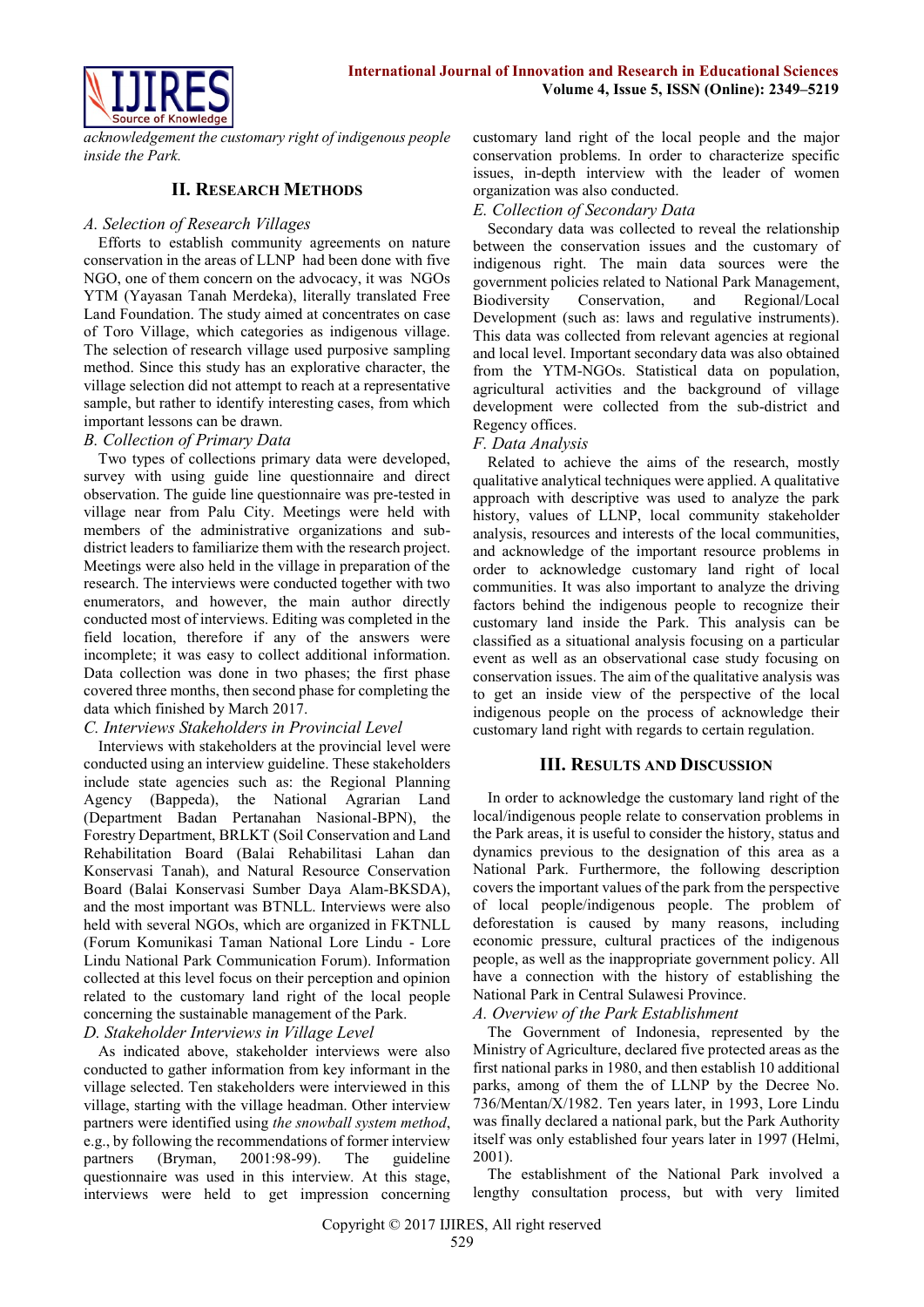

participation of local communities. The creation of a national park in these forest areas was first proposed in a FAO document. Shortly after this report was published in 1977, the forests around Lindu Lake were attributed "Protection and Tourism Forest" status by the Indonesian Government. In a follow-up report written in 1981, the

WWF made initial recommendations in keeping with those of the FAO, outlining ways in which the park could be set up. It was conceived as a composite of the two existing reserves onto which a large northern extension would be added, which excluded two enclaves, as Table 1.

| Table 1. Stages in the Establishment of Lore Lindu National Park |  |  |  |  |  |
|------------------------------------------------------------------|--|--|--|--|--|
|------------------------------------------------------------------|--|--|--|--|--|

| No. | Description                                            | Ministerial documents | Year          | Area (ha)  |  |  |  |
|-----|--------------------------------------------------------|-----------------------|---------------|------------|--|--|--|
| -1. | Proposed                                               |                       | 1976          | 250,000    |  |  |  |
| 2.  | Declaration of Intended National No. 736/Mentan/X/1982 |                       | Oct 14, 1982  | 231,000    |  |  |  |
|     | Park (Calon)                                           |                       |               |            |  |  |  |
| 3.  | Approval (Penunjukan)                                  | No. 593/Kpts-II/1993  | Oct 5, 1993   | 229,000    |  |  |  |
| 4.  | Inaugural/consolidation Decree                         | No. 464/Kpts-II/1999  | June 22, 1999 | 217,991.18 |  |  |  |
|     | (Penetapan)                                            |                       |               |            |  |  |  |

Source: Balai of Lore Lindu National Park (2016).

At current situation, this area of the park already become part of Lore Lindu Biosphere Reserve, the nomination as a UNESCO World Heritage Site, the designation as an Endemic Bird Area (EBA), the recognition as a Centre for Plant Diversity (CPD), and Global 200 Ecoregions (G200 Es), which categorized the most valuable protected area in Eastern Part of Indonesia (TNC, 2016).

# *B. Values of Lore Lindu National Park*

The LLNP is considered small national parks in Indonesia, however, there is an important values of the LLNP which can be divided based on two types of interests: the conservation interests and the interests of the local people living in the surrounding of the Park (Faust, 2003). First*,* from the conservation point of view, the important values of the LLNP are the following: water catchment, Biodiversity Reserve which have species endemic to the Wallacea Region, tourism and recreation, intrinsic values and cultural significance of historic sites which already become World Heritage Site. Second, from the perspective of the local communities, the process of establishing the LLNP largely neglected local interests. Therefore, conflicts concerning land tenure and nature conservation over forest resources between local people and the Park authority have occurred frequently, because traditionally, the livelihoods of the local people had a close relation to their natural environment and the forests were a source of livelihood and contributed to the household income.

# *C. Local Community Stakeholder*

There are various ethnic groups living in the vicinity of the LLNP, such as Kaili, Lindu, Kulawi, Gimpu, Behoa, Pekurehua and Bada. In certain parts of the Park, migrants have settled at least since 65 years from Toraja and Bugis, initiated by the influx of refugees from the Kahar Muzakkar regional rebellion in South Sulawesi (Accioli, 2011). Other migrants came from Jawa through a transmigration project, and the most important resettlement project is the resettlement project of remote indigenous people of Da'a and Kulawi ethnic groups by the Social and Forestry Departments in the middle of the 1970s. This indigenous people came from isolated mountains where their original area was declared as a protected forest. By the 1990s, with the improvement of the Trans-Sulawesi road in Sulawesi Island, the flows of spontaneous migrants increased

dramatically. Therefore, the heterogeneity among population is various, not only according to culture, religion, language, educational level, but also economic motives. Based on the different backgrounds of those ethnic groups, conflicts over natural resources easily emerged (Zerner, 1992).

Conservation programs have often treated local communities or indigenous people as opponents rather than partners. The complexity of the local communities in the vicinity of the Park is reflected in their efforts to get involved in park management based on their property rights, capacities and interests. They are either indigenous, or, due to migration, have a mixed population (Anzdec, 1997). The migrants often have an important economic position, but, according to the interviews with stakeholders, they do not a strong relation or interest in Park management. In contrast, the local communities, whose lives are closely link to the local resource base, often claim customary property rights to ancestral lands and rights to retain their own customary laws and traditions. With regard to the theoretical concept of property rights consider an enforceable authorities to undertake particular action in specific domain (Agrawal, 1999:82).

# *D. Interests of the Local Communities*

Not every stakeholder among the local communities has equal capacities and interests in conserving a resource, nor are they equally entitled to have a role in resource management. Their role is necessary influenced by many factors, such as economic, human, social and political capital owned, and by conflicts or coalitions they have with regard to the Park values. In spite of indigenous people's concerns, population growth is a matter of fact in the research region, which has implications for conservation. This trend affects the need for food and shelter, and hence causes pressure to the National Park.

In general, the local people had a high interest in the Park based on their customary rights, obtained from their ancestors had in the past. The level of interests of indigenous people concerning the Park's resources depend on how close them to the forest resources. Mappatoba (2004) several indications of interests concerning the Park can be identified: (1) forest as source of income, and for collecting additional food material and, herbal medicine;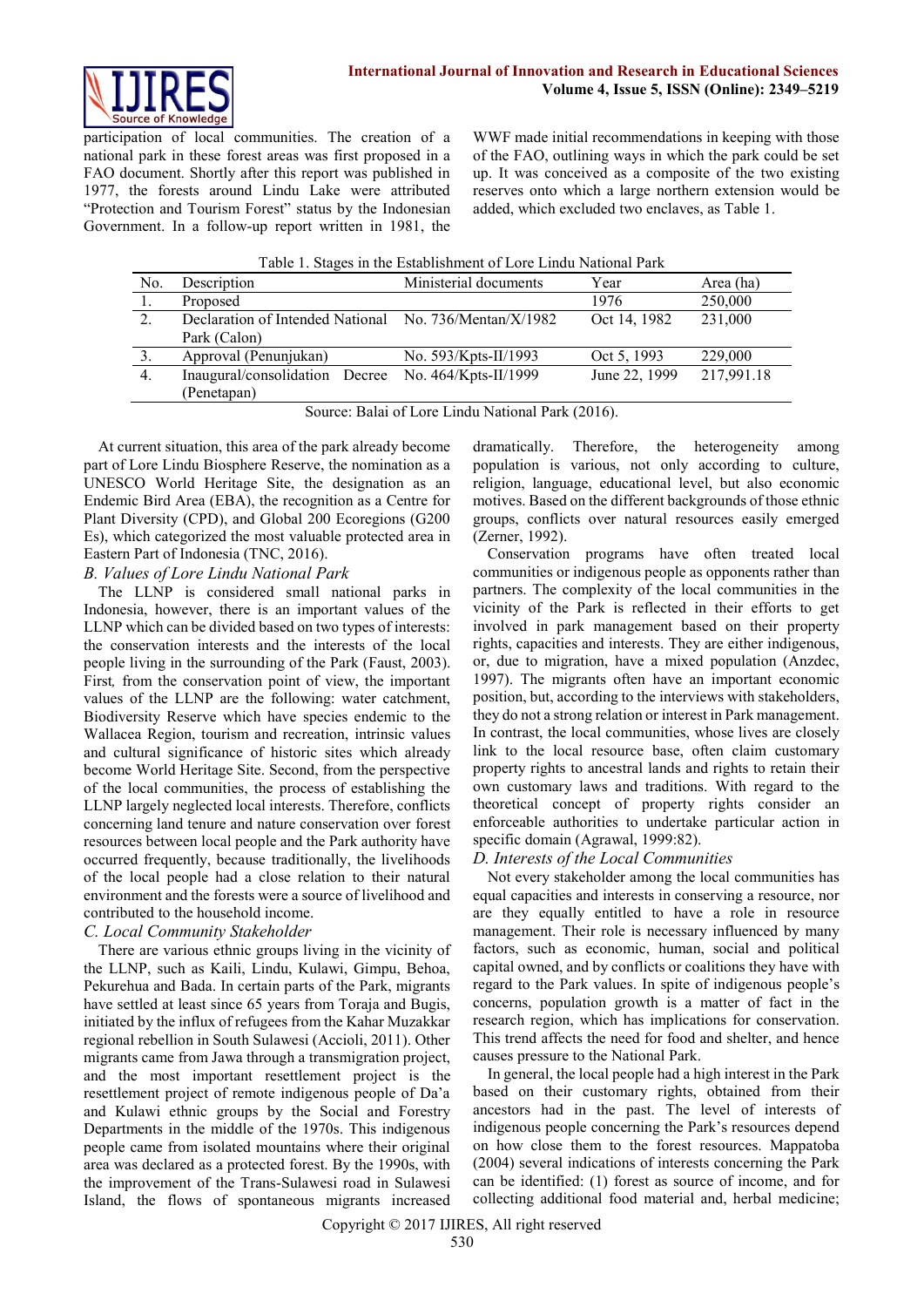

(2) forest as a symbol of belief and inspiration; (3) forest as a source of sustainable water, preventing flood, and storage of timber; (4) forest as a production factor for developing the village economy, and (5) forest as a land reserve for the next generation.

# *E. Acknowledge of Conflict Resources*

Conflicts concerning the National park are rooted in the different perceptions and interests of the various stakeholders (Stevens, 1977). First, from an economic development perspective, forest products are economic resources, which can be exploited for accumulating capital to contribute to community development. Replanting or reforestation is seen as a solution for sustainability. Second, the conservation perspective emphasizes the importance of conserving natural resources for future generations. The third, a social ecology perspective looks at the role of social groups or communities to protect natural resources, emphasizing the ability of customary communities to manage resources in a sustainable way. Not surprisingly, conflicts and misunderstandings between agencies and local people cause of some of the most serious failures in the management of protected areas (Lewis, 1996). The source of conflicts can be identified: the demarcation of the Park boundary, park encroachment by indigenous people, and lack of coordination in the Buffer Zone Development. These major resource problems tend to contravention of laws and regulations, where it were designed to prevent the overexploitation of forest resources and to promote sustainable forest management Callister (2012). In accordance with the definition, illegal may include logging activities in protected areas, the logging of protected species, logging outside concession boundaries, extraction of more than the allowable harvest, removal of oversized or undersized trees, and harvesting in areas where extraction is prohibited.

Considering the historical background of Park promotion mentioned above, particularly in the "demarcation of the park boundary phase", local people were left behind. As elsewhere, indigenous people were mainly seen as an enemy of sustainability of biodiversity within the protected area (Ghimire and Pimbert, 1997). However, traditionally, they have utilized resources from the park for their subsistence, as their ancestors did before the LLNP was established. The disappointment of local communities with regard to the park regulation was stated by a village leader as follows:

> *"If I knew what was behind the establishment of the park border by the Forestry staff in 1982/1983, as a village headman, I would not have let the stakes to be put in customary forest lands. No more land available for extending our agriculture; surrounding us is forest, which is called LLNP"*

Without any compensation, the local people had to obey the national regulation to leave their customary land, which was converted to the national Park. At the same time, a number of senior government officials occupied considerable areas of land in the surroundings of the Park (Sangadji, 2001). The process of these land occupations occurred in line with the implementation of several government development projects such as transmigration and reforestation. At the same time several businessmen also started to control lands, which strongly supported by the Government of Central Sulawesi, and the other hand, the existence of traditional customary rights was officially denied, in spite of the legal appreciation of customary law in Indonesia. In 1993, the then Governor of Central Sulawesi issued the Decree No. 592/1993, which states that in the region of Central Sulawesi Province, there is no customary land right (*tanah adat*).

# *F. Acknowledge Customary Land Right*

In general, the local communities in the vicinity of the Park have long been practicing traditional cultivation systems in interaction with the forest, which indicates their ability in managing nature forest resources. It is a custom for them, particularly the indigenous people, to open forest in certain sites, which are controlled by the customary leaders according to their recognition of ethnic land rights. For example, the Lindu customary community, who lives in the enclave area inside LLNP, has applied a traditional zoning, which is similar to what the LLNP wanted to reach in the scope of a zoning plan based on the National Park Regulations (Mappatoba at al., 1999). This traditional zoning covers several criteria such as catchments area, altitude, slope, function of cover crops, and beliefs in supranatural forces. According to these criteria, the customary land right was categorized into two types, *wana* and *suaka*  (Silas, 2000). *Wana* is defined as an absolute protection area, which is characterized as a natural forest located in the steep slopes of the mountains and on the top or slopes of high-mountains and in catchments areas or near the lake. *Suaka* was the area in which the use were arranged by the community in a participatory process, which includes *suaka-suaka* with specific uses and represents communal and individual rights. The local knowledge on the *suaka* land system could strengthen the principle of conservation in line with function of LLNP. However, the implementation of the uniform forest policy in determining enclave borders has forbidden the customary community of the Lindu people to touch the forest product outside their borderline. This uniform border establishment around the enclave actually has weakened the principle of local conservation.

An interesting example of local community rights in the vicinity of the Park are the customary property rights of the Toro indigenous village, which was documented by a participatory land use mapping exercise facilitated by the NGO YTM. The customary community in this village was identified as a strong keeper of traditional customs. The local people have claimed their customary land rights inside the LLNP for them to manage according to their customary regulation, as described in Table 2.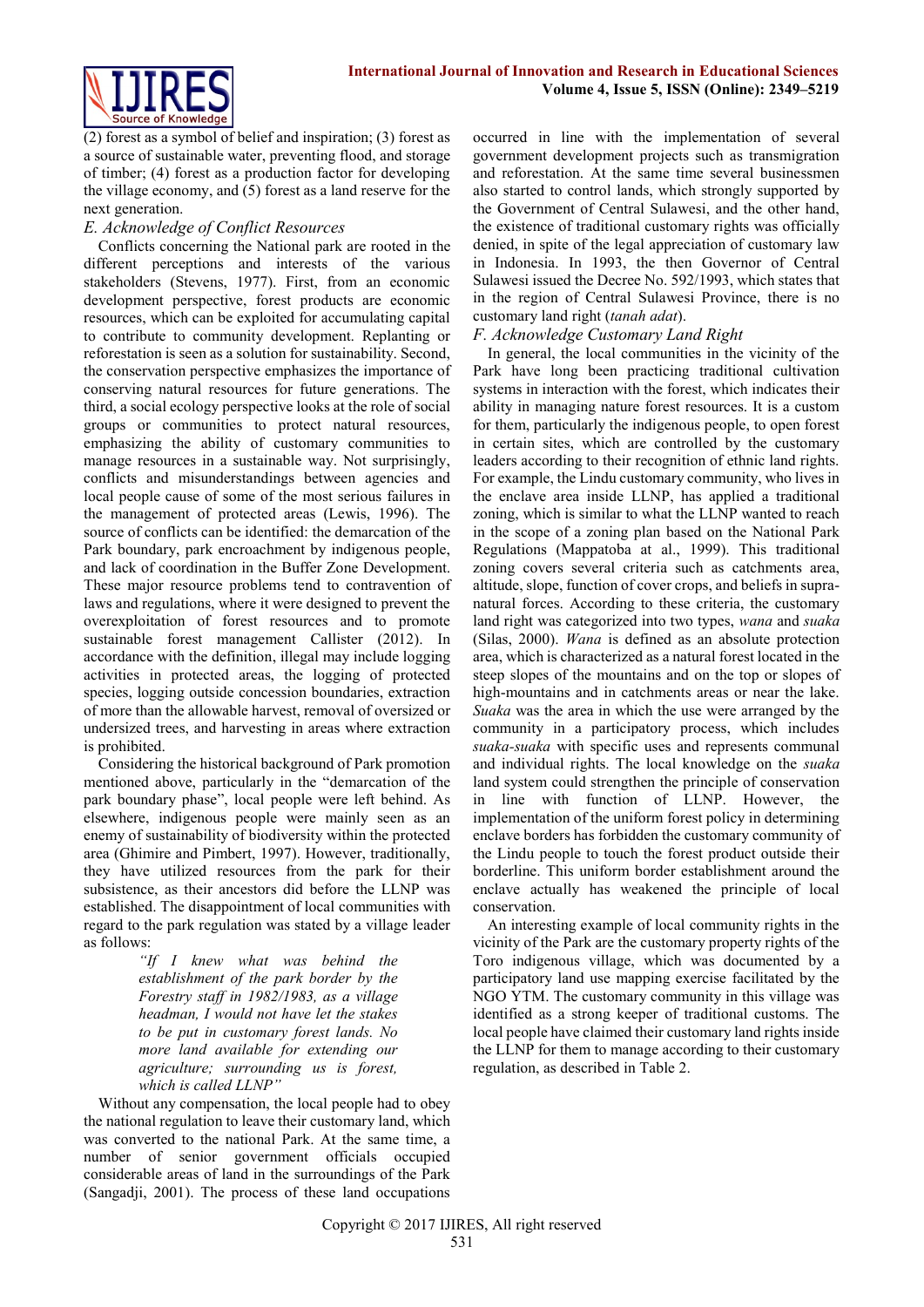

#### **International Journal of Innovation and Research in Educational Sciences Volume 4, Issue 5, ISSN (Online): 2349–5219**

| N <sub>0</sub> | Traditional terms | Zone types       | Size (ha) |
|----------------|-------------------|------------------|-----------|
|                | Wanangkiki        | Nuclear zone     | 2,300     |
| 2.             | Wana              | Primary forest   | 11,300    |
|                | Pangale           | Secondary forest | 3,950     |
| 4.             | O m a             | Forest Area      | 5,400     |
|                | Total             |                  | 22,950    |
|                |                   |                  |           |

Table 2. Types of Customary Community Land Rights in Toro Village

Source: Participatory Mapping of Toro Customary Community.

The area of 22,950 ha has been acknowledged according to their customary land status as follows: (1) a nuclear zone, which they call *wanangkiki,* (2) a primary forest area, called *wana,* where agriculture activities are forbidden but wood and non-wood products may selectively be harvested for daily use and consumption upon permission of the customary institution, (3) secondary forest, which once has been used for shifting cultivation and now is reserved for various kinds of non-agricultural activities according to traditional customary regulations – this area is called *pangale,* and (4) a forest area, which was divided into three different types based on the age of the forest, which is allocated for dry land farming (seasonal and perennial crops) and subject to certain protective conditions.

#### **IV. CONCLUSION**

Indigenous people in surrounding the LLNP generally have a more complete knowledge of land use within their areas than any government officials, because their livelihoods depend on their understanding and their traditional system in managing forest for their lives. Long established traditional agricultural systems of natural resource management are common, although over the years, they have been eroded by top-down interventions when demarcation of the park boundary. Other strains on indigenous people systems of land use have been government-approved forest concessions, timber plantations, estate crop schemes, transmigration schemes, and mines. These have reduced the land accessible to indigenous people and increased pressure on their remaining customary land right; denying their adequate rights of access forest areas. Nonetheless, traditional village communities forest management, often acknowledged by the government such as; traditional fire management system, sustainable resource harvesting system, recognize reducing illegal logging, conserving natural forests management, acknowledge land-use categories system.

#### **ACKNOWLEDGMENT**

This research would not have been possible without the assistance of many individuals and institutions. I am deeply acknowledges the German Agency for Technical Cooperation (GTZ-TOEB) which generously provided fund. I would like to acknowledge the inestimable support from Dr. Regina Birner for her invaluable advice, literature provided, guidance, patience and constructive comments throughout the whole stages of this research. I am truly debt to YTM-NGO, particularly the sample households and stakeholders who kindly answered my questions during the field research. Thanks also go to the head of BTNLL for his valuable information. I gratefully acknowledge kind helps from my colleagues; Chairil, Muis and Sri Jumiati for their valuable work as interviewers.

Marhawati Mappatoba

#### **REFERENCES**

- [1] Birner, Regina., Jell, Britta., and Wittmer, Heidi. Coping with Co-Management, a Framework for Analysing the Co-operation Between State and farmers' Organization in protected Area management. Paper presented at the 64th Seminar of the European Association of Agricultural Econimics, Berlin, Jermany, 1999.
- [2] Borrini-Feyerabend, G, Collaborative Management of Protected Areas: Tailoring the Approach to the Context. IUCN-The World Conservation Union, Issues in Social Policy, Gland-Switzerland, 1996.
- [3] The Nature Consevancy Lore Lindu National Park, Draft Management Plan 2002 – 2027, Volume l, Data and Analysis, 2002
- [4] CSIAD-CP, Project Coordination Unit, Technical Handbook for workshop Seminar on the Qualitative Evaluation Performance on the Mid-Term CSIAD-CP (Buku Pegangan Teknis Pelaksanaan Seminar – Lokakarya tentang Evaluasi Kinerja Kualitatif Midterm Project CSIAD) in Kulawi Sub-district Central Sulawesi Province, 2002.
- [5] BPS, Sulawesi Tengah Dalam Angka, 2016, BPS.
- [6] Mappatoba, Marhawati., Malik, Adam, Penyusunan Naskah Akademik Kelembagaan KPH Kulawi-Lore Lindu Biosphere Reserve, funded by TNC-FORCLIME, 2002.
- [7] Bryman, A., Social Research Methods, Oxford Universitx Press, 2001.
- [8] Helmi, The History of Lore Lindu national Park Area (Sejarah Kawasan Taman Nasional Lore Lindu). Paper Presented at the Workshop on the Lore Lindu National Park Management Plan, Bogor, 2001.
- [9] The Nature Consevancy, Determining Advanced Non-forest Timber Product at KPH Lore Lindu Biosphere Reserve, Module Pelatihan, kerjasama FORCLIME, 2016.
- [10] Faust, H., Maerten, M., Weber, M., Nunung, R., van Rheenen, T., and Birner, R, Does Migration Lead to Destabilization of Forest Margins? Evidence from an Interdisciplinary Field Study in Central Sulawesi, STORMA Discussion Paper Series on Social and Economic Dynamics in Rainforest Margins, No. 11, 2003.
- [11] Acciaioli, Greg, Ground of Conflict, Idioms of Harmony: Custom, Religion, and Nationalism in Violence Avoidance at the Lindu Plain, Central Sulawesi, 2001.
- [12] Zerner, C, Indigenous Forest Communities in Indonesia's Outer Islands: Livelihood, Rights and Environmental Management Institution in the Era of Industrial Forest Exploitation. Report Commissioned by the World Bank in preparation for the Forestry Sector Review. Washungton DC, . 1992.
- [13] ANZDED, Central Sulawesi Integrated Area Development and Conservation Project. TA NO 2518 - INO. Draft Final Report - Annex (Working Papers). Indonesia, 1997.
- [14] Agrawal, A., and Ostrom, E Collective Action, Property Rights, and Devolution of Forest and Protected Area Management. In: Proceedings of the International Conference 1999 in Puetro Azul, Paper Presented at the Workshop "Structuring the Devolution of Natural Resource Management to Local Users", June 21-25 1999, in the Philippine[, http://www.cgiar.org/capri/agrawal.pdf,](http://www.cgiar.org/capri/agrawal.pdf) 1999.

Copyright © 2017 IJIRES, All right reserved

<sup>[15]</sup> Mappatoba, Marhawati, Co-management of Protected Areas, the